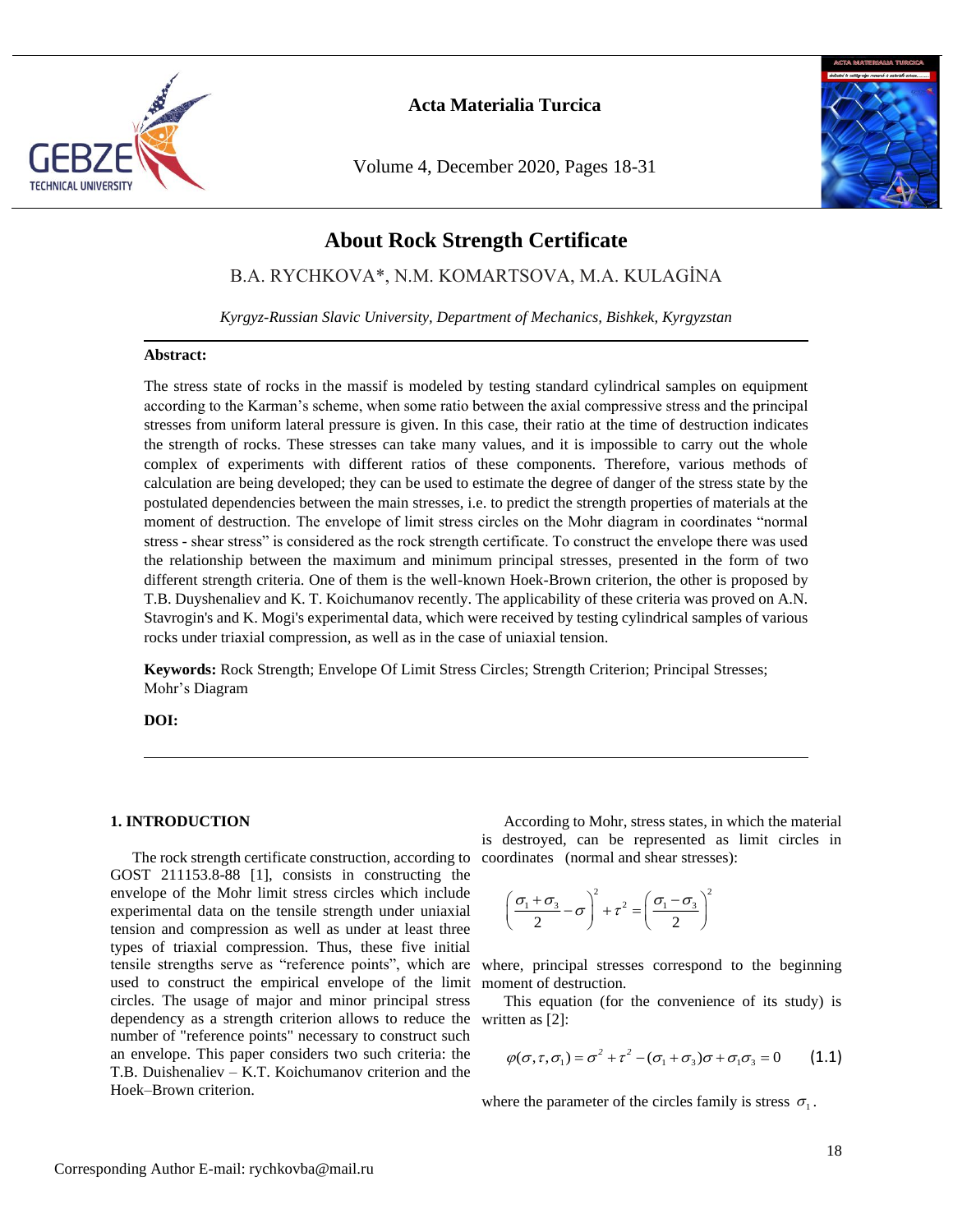

Volume 4, December 2020, Pages 18-31

The expression (1.1) can be considered as an algebraic second-degree equation regarding principal stresses  $\sigma_1$ and  $\sigma_3$ .

The general second-degree equation regarding x and y has the following formula [3]:

$$
a_{11}x^2 + 2a_{12}xy + a_{22}y^2 + 2a_{13}x + 2a_{23}y + a_{33} = 0 \quad (1.2)
$$

where  $a_{ik} = a_{ki}$  (*i*, *k*=1, 2, 3).

In the given case (1.1), taking  $\sigma_1 = x$ ,  $\sigma_3 = y$  the coefficients  $a_{ik}$  can be expressed as:

$$
a_{11} = a_{22} = 0
$$
;  $a_{12} = a_{21} = 1/2$ ;  $a_{13} = a_{31} = -\sigma/2$ ;  $a_{23} = a_{32} = -\sigma/2$  (1.3)

The invariants of equation (1.2) are used to estimate the classification of the curve corresponding to it as follows:

$$
D_{u\text{net}} = \begin{vmatrix} a_{11} & a_{12} \\ a_{21} & a_{22} \end{vmatrix}, \quad A_{u\text{net}} = \begin{vmatrix} a_{11} & a_{12} & a_{13} \\ a_{21} & a_{22} & a_{23} \\ a_{31} & a_{32} & a_{33} \end{vmatrix}
$$

According to (1.3):  $D_{_{\!\!{\text{unis.}}}} = -1$  / 4  $<$   $0$  ,  $\,$   $A_{_{\!\!{\text{unis.}}}} = -\tau^{\text{2}}$  / 4  $\neq$   $0$ 

In accordance with these values of the invariants Ainv.and Dinv., expression (1.1) is the hyperbola equation [3]. This property was used [2] to formulate the dependency between the principal stresses which reflects the established property of the Mohr limit circles, i.e. to represent the strength criterion.

#### **2. THE STRENGTH CRITERIA**

By definition, the hyperbola equation in the space of principal stresses is represented as follows [3]:

$$
\sqrt{{\sigma_1}^2 + (\sigma_3 - b)^2} - \sqrt{{\sigma_1}^2 + (\sigma_3 - a)^2} = d (a, b, d - const).
$$

Solving this equation regarding  $\sigma_3$ , we find [2]:

$$
a_3 = \frac{a+b}{2} + \sqrt{\frac{d^2 \sigma_1^2}{(a-b)^2 - d^2} + \frac{d^2}{4}}
$$
 (2.1)

According to the well-known theorem [4], the circles family envelope of the type (1.1) must also satisfy the equation:

$$
\phi_{\sigma_1}(\sigma, \tau, \sigma_1) = 0 \quad \phi_{\sigma_1} = \partial \phi / \partial \sigma_1 \tag{2.2}
$$

Solving equations (1.1) and (2.2) together, we find the coordinates of the limit stress circles' envelope:

$$
\sigma = \frac{\sigma_3 + \sigma_1 \sigma_3'}{1 + \sigma_3'} \ \tau = \pm \frac{\sigma_1 - \sigma_3}{1 + \sigma_3'} \sqrt{\sigma_3'} \left( \sigma_3' = \frac{\partial \sigma_3}{\partial \sigma_1} \right) \quad (2.3)
$$

Hyperbola parameters replacement introduction (2.1):

$$
\frac{a+b}{2} = A_k \frac{d^2}{4} = B_{k}^2 \frac{d^2}{(a-b)^2 - d^2} = Q
$$
 (2.4)

In view of  $(2.4)$ , expression  $(2.1)$  and the derivative have the following form:

$$
\sigma_3 = A_k + \sqrt{Q\sigma_1^2 + B_k^2}, \ \sigma_3' = \frac{Q\sigma_1}{\sqrt{Q\sigma_1^2 + B_k^2}} \tag{2.5}
$$

Material Dependent (2.5) Parameters can be determined based on experimental data in any three triaxial compression stress states (selected as "reference points").

We obtain a system of three equations for three constants  $(A_k, B_k, Q)$  on the basis of the formula (2.5) expressing the dependence in three types of stress state. The solution results in the following:

$$
A_{k} = \frac{\left(c_{1}^{2}\sigma_{1(1)}^{2} - c_{2}^{2}\sigma_{1(2)}^{2}\right) - q(c_{2}^{2}\sigma_{1(1)}^{2} - c_{3}^{2}\sigma_{1(3)}^{2})}{2\left[\left(c_{1}\sigma_{1(1)} - c_{2}\sigma_{1(2)}\right) - \left(c_{1}\sigma_{1(1)} - c_{3}\sigma_{1(3)}\right)q\right]}
$$
(2.6)

where

$$
q = \frac{(\sigma_{1(1)})^2 - \sigma_c^2}{(\sigma_{1(2)})^2 - \sigma_c^2} \quad \sigma_{1(i)} = \sigma_1 \big|_{c = c_i} \quad \sigma_c = \sigma_1 \big|_{c = 0} \tag{2.7}
$$

$$
Q = \frac{c_2^2 \sigma_{1(2)}^2 - 2c_2 \sigma_{1(2)} A_k}{\sigma_{1(2)}^2 - \sigma_{1(1)}^2}
$$
 (2.8)

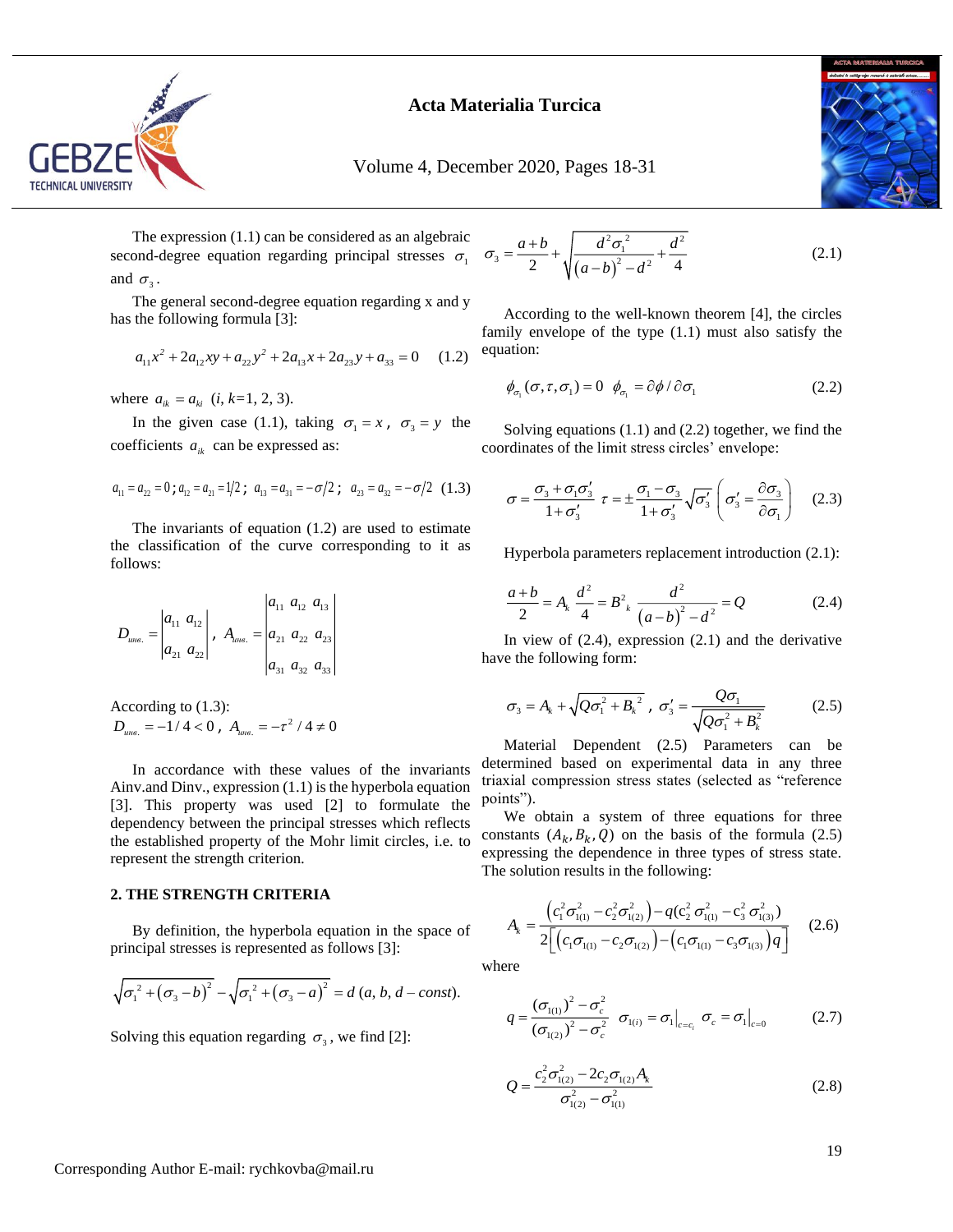

Volume 4, December 2020, Pages 18-31



$$
B_k = \sqrt{A_k^2 - Q\sigma_c^2} \tag{2.9}
$$

It is shown [2, 5] that if the  $\sigma_1 \rightarrow \infty$  the parameter  $Q \rightarrow 1$ . Therefore, along with dependence (2.5), the following dependence, alternative to it, should be considered:

$$
\sigma_3 = A_k + \sqrt{{\sigma_1}^2 + {B_k}^2}
$$
 (2.10)

First, we indicate the following: the equation of Mohr circles can be represented in the formula different from (1.1):

$$
\varphi(\sigma, \tau, c) = \sigma^2 + \tau^2 - (1 + c)\sigma_1 \sigma + c \sigma_1^2 = 0 \tag{2.11}
$$

where the type of the stress state  $c = \sigma_3 / \sigma_1$  is a parameter of the given circles family.

In this case, the limit stress circles' envelope coordinates have the form [5]:

$$
\sigma = \frac{\sigma_1(\sigma_1 + 2c(\sigma_1)_c)}{\sigma_1 + (1+c)(\sigma_1)_c}, \tau = \frac{(1-c)\sigma_1\sqrt{(\sigma_1 + c(\sigma_1)_c)(\sigma_1)_c}}{\sigma_1 + (1+c)(\sigma_1)_c}
$$

$$
(\sigma_1)_c = \frac{\partial \sigma_1}{\partial c} = \frac{c[2A_k^2 - (1-c^2)B_k^2] - A_k(1+c^2)\sqrt{A_k^2 - (1-c^2)B_k^2}}{(1-c^2)^2\sqrt{A_k^2 - (1-c^2)B_k^2}} \qquad (2.12)
$$

B<sub>i</sub> =  $\sqrt{A_i^2 - 0\sigma_c^2}$ <br>
It is shown [2, 5] that if the  $\sigma_1 \rightarrow \infty$ <br>  $Q \rightarrow 1$ . Therefore, along with depende<br>
following dependence, alternative to<br>
considered:<br>  $\sigma_3 = A_k + \sqrt{\sigma_1^2 + B_k^2}$ <br>
First, we indicate the following Based on what has been stated above that dependency  $\sigma_3 = \sigma_3(\sigma_1)$  (expressed in the formula (2.5) or (2.10)) was found [2] strictly mathematically. In this case, the established property of the Mohr limit circles was used, namely the Mohr circle equation in the space of principal stresses is the hyperbola equation. Thus, this dependence is one of the possible criteria for rock strength.

A criterion similar in structure was proposed in the works [6,7]. For undisturbed rocks it (unlike the original) can be represented [8,9] in the form:

$$
\sigma_1 = \sigma_3 + \sqrt{A_h \sigma_3 + B_h^2} \left( A_h, B_h - const \right) \tag{2.13}
$$

As emphasized by the authors of this criterion [7] and other researchers [10], the criterion (16) is empirical. It was established by a trial and error method in accordance with the calculated and experimental data of various rocks samples triaxial compression.

The formula (16) is represented by the second degree algebraic equation:

$$
\sigma_1^2 - 2\sigma_1 \sigma_3 + \sigma_3^2 - A_h \sigma_3 - B_h^2 = 0 \tag{2.14}
$$

In accordance with the second degree equations classification  $[3]$ , the equation  $(2.14)$  (according to its invariants) is the parabola equation.

#### **3. THE METHODOLOGY FOR DETERMINING MATERIAL CONSTANTS INCLUDED IN THE TWO STRENGTH CRITERIA**

We first consider the criteria represented by the formulas (2.10) and (2.13), respectively.

We can find the constants  $A_k$  and  $B_k$  (included in Duishenaliev-Koichumanov criterion) using either the experimental data of triaxial and uniaxial compression, or the uniaxial tensile and compression strengths as follows.

The first of these options is to be considered as follows. If  $\sigma_3 = 0$  under uniaxial compression, the stress  $\sigma_1$  is equal to the compressive strength ( $\sigma_c$ ), i.e.  $\sigma_1 = \sigma_c$ . This stress will serve as the first "reference point" to determine the desired constants. In this case, it follows from the formula (2.10):

$$
A_k^2 - B_k^2 = \sigma_c^2 \tag{3.1}
$$

Considering that in an arbitrary form of the stress state  $\sigma_3 = c\sigma_1$ , we express constant  $A_k$  according to (13):

$$
A_k = \frac{\left(c^2 - 1\right)\sigma_1^2 + \sigma_c^2}{2c\sigma_1} \tag{3.2}
$$

In the formula (3.2), stress  $\sigma_1$  can be selected for any particular type of the stress state carried out in the experiment. It is advisable to choose such a stress at the maximum lateral pressure carried out in the experiment (i.e., at  $c = c_{\text{max}}$ ). Then this stress will serve as the second "reference point" for determine the constant  $A_k$  according to (3.2). Then constant  $B_k$  is found from formula (3.1). As a result (with the known constants  $A_k$  and  $B_k$ ), for an arbitrary form of the stress state, we represent the stress  $\sigma_1$  in the form: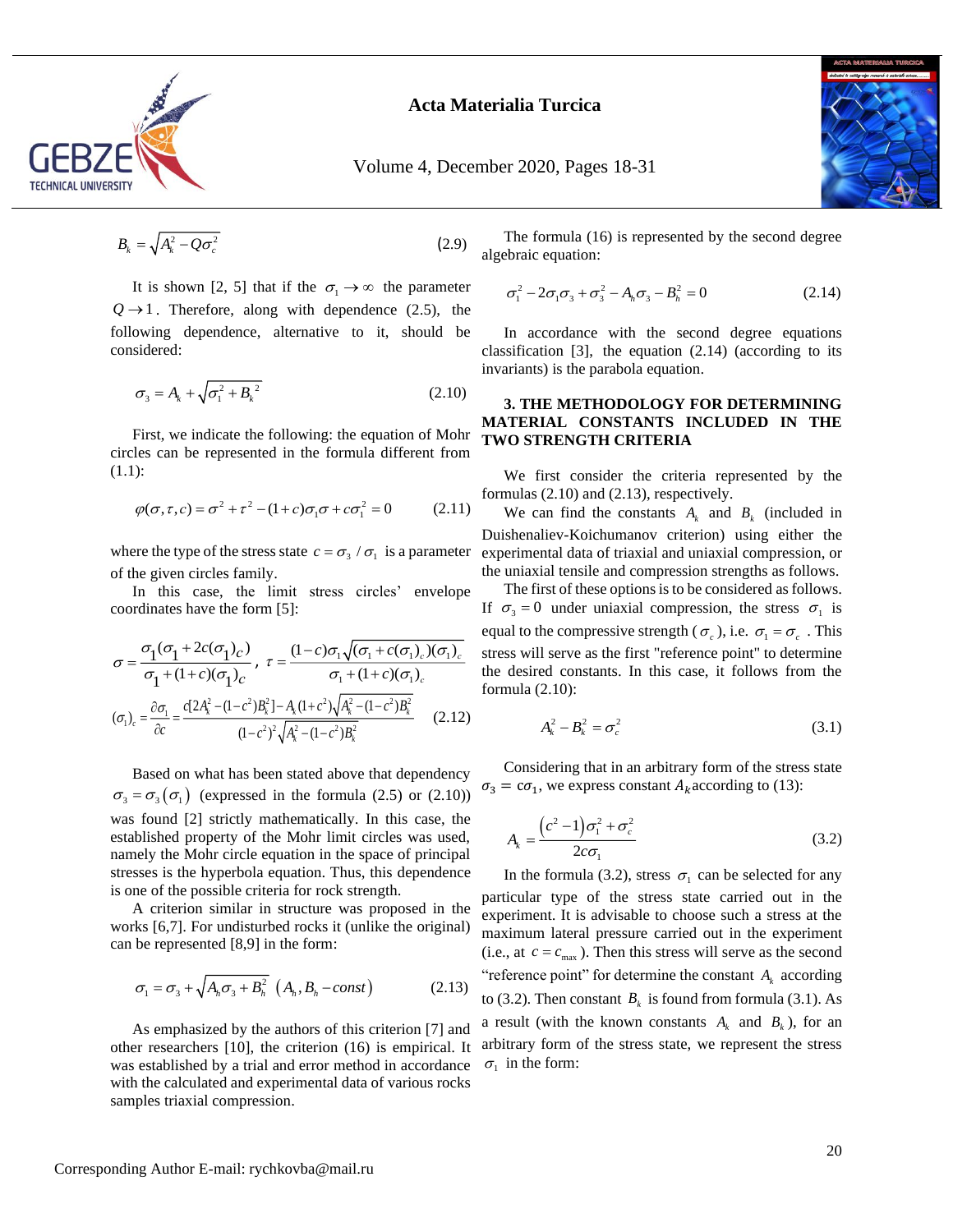

Volume 4, December 2020, Pages 18-31

$$
\sigma_1(c) = \frac{-A_k c + \sqrt{A_k^2 - (1 - c^2)B_k^2}}{1 - c^2}
$$
\n(3.3)

Dependence (2.10) (for the constants  $A_k$  and  $B_k$  found in the aforementioned process) allows to determine the tensile strength:

$$
\sigma_p = A_k + B_k \tag{3.4}
$$

As in the criterion (2.10) consideration, using the case of uniaxial compression and any particular type of stress state as the "reference points", we express the constants  $A_h$  and  $B_h$ , entering into the criterion (2.13):

$$
B_h = \sigma_c; \quad A_h = \frac{\sigma_1^2 (1 - c)^2 - \sigma_c^2}{\sigma_1 c}
$$
(3.5)

In order to construct the envelope in the case of the Mohr circles triaxial compression with the known constants  $A_h$  and  $B_h$ , and to determine the tensile strength, we use the ratio:

$$
\sigma_1 = \frac{A_h c + \sqrt{A_h^2 c^2 + 4(1-c)^2} B_h^2}{2(1-c)^2}
$$
\n(3.6)

$$
\left(\sigma_{1}\right)_{c} = \frac{A_{h}(1+c)\sqrt{A_{h}^{2}c^{2}+4(1-c)^{2}B_{h}^{2}}+4(1-c)^{2}B_{h}^{2}+A_{h}^{2}c(1+c)}{2(1-c)^{3}\sqrt{A_{h}^{2}c^{2}+4(1-c)^{2}B_{h}^{2}}}
$$

$$
\left( \left( \sigma_{1} \right)_{c} = \frac{\partial \sigma_{1}}{\partial c} \right) \tag{3.7}
$$

$$
\sigma_p = \frac{A_h - \sqrt{A_h^2 + 4\sigma_c^2}}{2} \tag{3.8}
$$

 $\sigma_1(c) = \frac{1}{1-c^2}$ <br>
Dependence (2.10) (for the constants A<br>
in the aforementioned process) allows to<br>
tensile strength:<br>  $\sigma_p = A_k + B_k$ <br>
As in the criterion (2.10) consideration<br>
of uniaxial compression and any particular<br> According to the second variant of determining material constants, the following intervals of the main stresses change are considered:  $\sigma_1 \in [0, \sigma_c]$ ,  $\sigma_3 \in [\sigma_p, 0]$ . Then the dependence  $\sigma_3 = \sigma_3(\sigma_1)$  according to the Duishenaliev-Koichumanov criterion is expressed by the formula (2.10), and the envelope coordinates are

determined by the formula (2.3). The parameter  $A_k$  is calculated as follows:

$$
A_k = \frac{\sigma_c^2 + \sigma_p^2}{2\sigma_p} \tag{3.9}
$$

The parameter  $B_k$  in this case is still determined from the formula (3.1).

According to the Hoek-Brown criterion, based on the original formula (2.13) as well as the value of the parameter  $B_h$  according to formula (3.5), the dependence of  $\sigma_3 = \sigma_3(\sigma_1)$  is determined by the formula:

$$
\sigma_3 = \frac{2\sigma_1 + A_h - \sqrt{4(\sigma_1 A_h + \sigma_c^2) + A_h^2}}{2}
$$
\n(3.10)

and the envelope coordinates are given by formulas (2.3), in which the  $\sigma'_{3}$  derivative has the form:

$$
\sigma'_{3} = \frac{4(A_{h}\sigma_{3} + \sigma_{c}^{2}) - 2A_{h}\sqrt{A_{h}\sigma_{3} + \sigma_{c}^{2}}}{4(A_{h}\sigma_{3} + \sigma_{c}^{2}) - A_{h}^{2}}
$$
(3.11)

where the parameter  $A_h$  is calculated not according to the formula (3.5), but as follows:

$$
A_h = \frac{\sigma_p^2 - \sigma_c^2}{\sigma_p} \tag{3.12}
$$

When processing the experimental data for various rocks, it was found that for some of them it is preferable to use the Duishenaliev-Koichumanov criterion in the form (2.5) rather than (2.10). In these cases, to determine the material constants  $(A_k, B_k, Q)$ , according to the formulas (2.6) -(2.9), it is necessary to use three "reference points".

#### **4.THE LIMIT STRESS CIRCLES ENVELOPE CONSTRUCTION**

#### **4.1. Initial experimental data**

Table 4.1 shows the experimental data for talchochlorite cylindrical samples of triaxial compression , presented in the monograph [11]: the axial stress values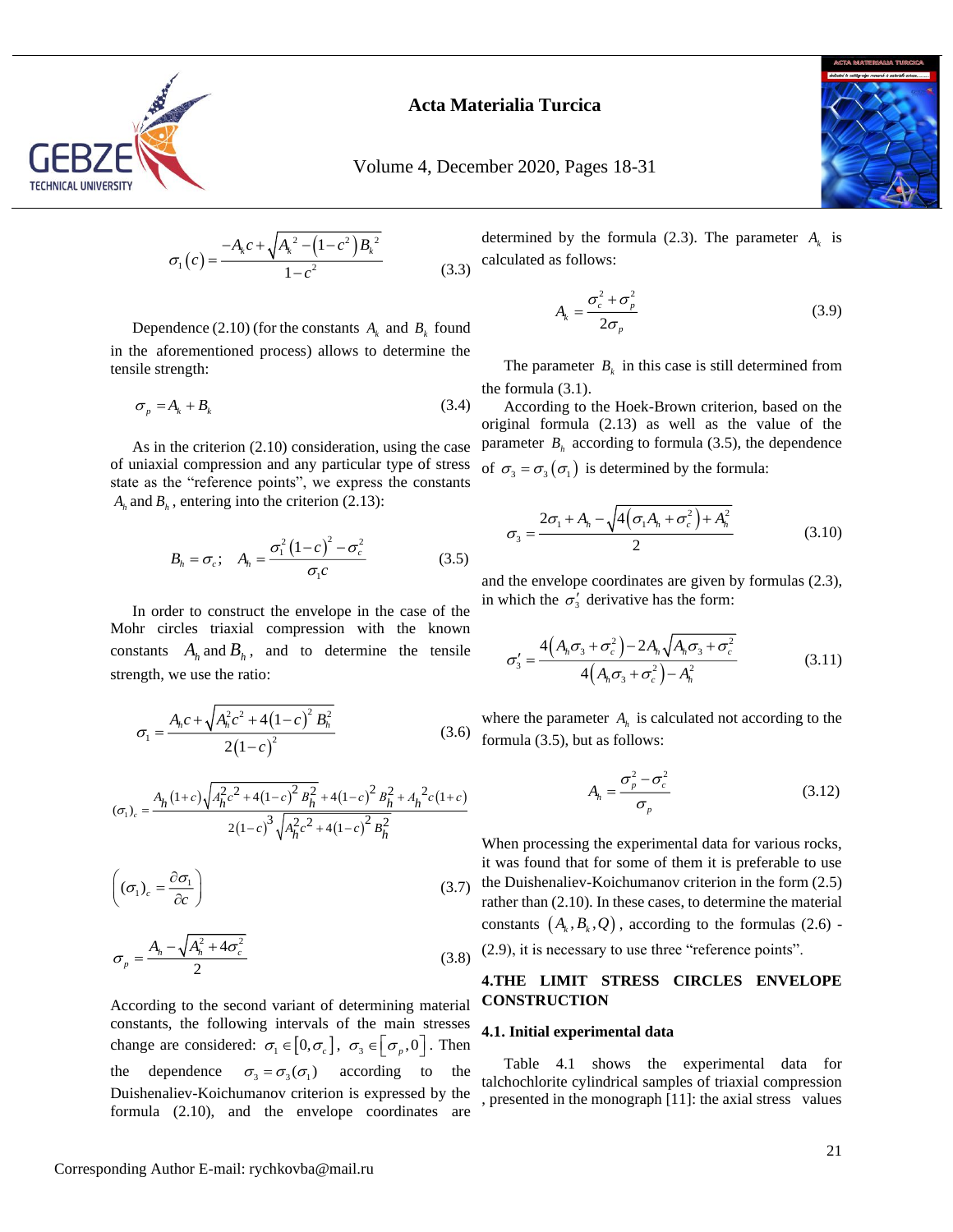





for the stress state performed types (c) as well as (empirical) envelope coordinates ( and ) for the corresponding Mohr circles. Hereinafter, for all the stresses used, to distinguish between the experimental and theoretical values, the corresponding superscripts (experimental and theoretical values) are assigned. The dimension of these stresses and material parameters (having the stress dimension) is 9,81-1 MPa which is not indicated in the tables. Tables 4.2 - 4.5 show the initial data for the other rocks considered.

| Table 1. Talchochlorite [11]. |  |
|-------------------------------|--|
|                               |  |

| $\sigma_{\text{\tiny{l}}}^{\text{exp}}$ | $\mathcal{C}_{0}^{2}$ | $\sigma^{\rm exp}$ | $\tau^{\rm exp}$ |
|-----------------------------------------|-----------------------|--------------------|------------------|
| 945                                     |                       | 200                | 390              |
| 1320                                    | 0.069                 | 400                | 540              |
| 1420                                    | 0.116                 | 500                | 600              |
| 1730                                    | 0.178                 | 120                | 700              |
| 2340                                    | 0.233                 | 1200               | 880              |
| 2790                                    | 0.321                 | 1700               | 980              |
| 3850                                    | 0.407                 | 2540               | 1120             |
| 5480                                    | 0.51                  | 4000               | 1320             |

**Table 2.** Marble – II [11].

| <b>Table 2.</b> Marble $-$ II $ 11 $ .  |                       |                    |                  |  |  |  |
|-----------------------------------------|-----------------------|--------------------|------------------|--|--|--|
| $\sigma_{\text{\tiny{l}}}^{\text{exp}}$ | $\mathcal{C}_{0}^{2}$ | $\sigma^{\rm exp}$ | $\tau^{\rm exp}$ |  |  |  |
| 765                                     |                       | 200                | 340              |  |  |  |
| 1115                                    | 0.069                 | 350                | 440              |  |  |  |
| 1452                                    | 0.116                 | 440                | 500              |  |  |  |
| 2462                                    | 0.178                 | 640                | 640              |  |  |  |
| 2850                                    | 0.232                 | 1180               | 920              |  |  |  |
| 5150                                    | 0.321                 | 3000               | 1600             |  |  |  |
| 7120                                    | 0.408                 | 4960               | 1120             |  |  |  |
| 8520                                    | 0.508                 | 6380               | 1320             |  |  |  |

**Table 3.** Sandstone P-03[11].

| $\sigma_{\text{\tiny{1}}}^{\text{exp}}$ | c     | $\sigma^{\rm exp}$ | $\tau^{\rm exp}$ |
|-----------------------------------------|-------|--------------------|------------------|
| 2810                                    |       | 300                | 930              |
| 4915                                    | 0.07  | 1480               | 1960             |
| 5760                                    | 0.116 | 1920               | 2320             |
| 7940                                    | 0.178 | 3000               | 3000             |
| 13200                                   | 1.227 | 5800               | 4600             |

| Table 4. Carrara marble [12] |  |  |
|------------------------------|--|--|
|                              |  |  |

| $\sigma_{i}^{\rm exp}$ | $\sigma_\text{\tiny 3}^\text{\tiny exp}$ | $\mathcal C$ |  |  |  |  |  |
|------------------------|------------------------------------------|--------------|--|--|--|--|--|
| 1360                   |                                          |              |  |  |  |  |  |
| 2350                   | 250                                      | 0.106        |  |  |  |  |  |
| 3150                   | 500                                      | 0.159        |  |  |  |  |  |
| 3565                   | 685                                      | 0.192        |  |  |  |  |  |
| 4055                   | 845                                      | 0.208        |  |  |  |  |  |
| 5550                   | 1650                                     | 0.297        |  |  |  |  |  |

**Table 5**. Manazuru andesite[13]

| $\sigma_{\text{\tiny{l}}}^{\text{exp}}$ | $\sigma_\text{\tiny 3}^\text{\tiny exp}$ | C     |
|-----------------------------------------|------------------------------------------|-------|
| 140                                     |                                          |       |
| 349                                     | 16                                       | 0.046 |
| 381                                     | 20                                       | 0.05  |
| 552                                     | 40                                       | 0.07  |
| 671                                     | 70                                       | 0.10  |
| 806                                     | 100                                      | 0.12  |
| "875                                    | 110                                      | 0.13  |
| 881                                     | 130                                      | 0.15  |

Based on these initial data, the material constants taken to study the two strength criteria are determined first.

#### **4.2. Material Constants Determining**

We first consider the methods of the constants determination illustrated in the example of the initial data for talchochlorite.

#### **4.2.1. The T.B. Duishenaliev - K.T. Koichumanov Criterion Constants**

**Method 1**. According to the formulas (2.6), (2.8), (2.9), taking stresses  $\sigma_{1(1)}^{\text{exp}} = 945$ ,  $\sigma_{1(2)}^{\text{exp}} = 2340$ ,

 $\sigma_{1(3)}^{\text{exp}}$  = 5480 (if *c* = 0, *c*=0.233, *c*=0.51) as "reference

points", we get *Q=*1.113. Since, theoretically *Q≤*1, we take  $Q=1$ . Then, having the stresses at  $c = 0$  and  $c = 0.51$ as the "reference points", according to the formulas (3.1) and (3.2), we get

$$
A_k = -3815.38 \, , \, B_k = 3696.502 \tag{4.1}
$$

In this case, in accordance with formula (3.4), the tensile strength calculated value is  $\sigma_p^T = -118.882$ . The tensile strength experimental value is  $\sigma_p^{\text{exp}} = -130$ .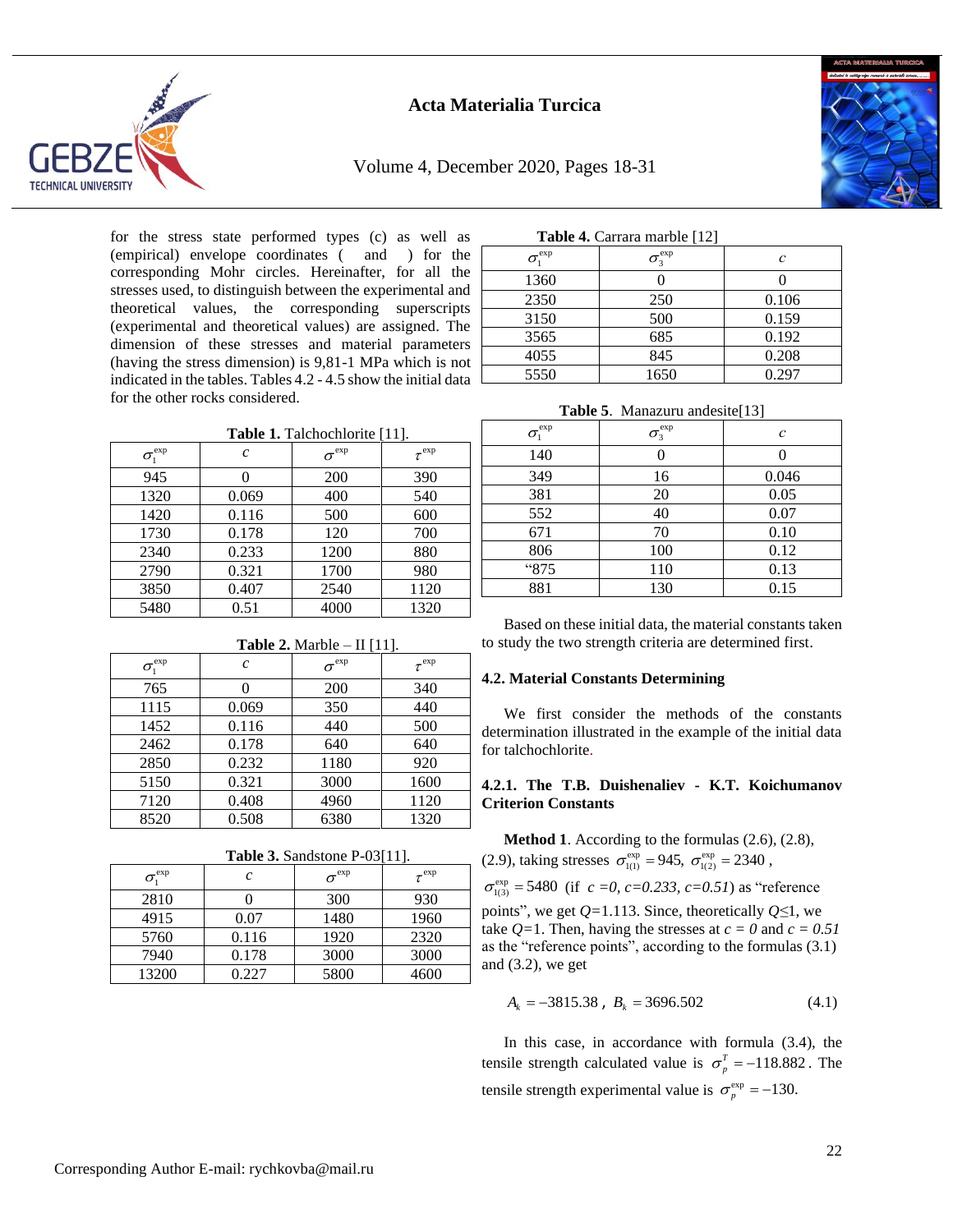

Volume 4, December 2020, Pages 18-31



**Method 2**. If we take the experimental values of compressive strengths ( $\sigma_c^{\text{exp}} = 945$ ) and tensile strengths  $(\sigma_p^{\text{exp}} = -130)$  as "reference points", then according to (3.4) and (3.9) it results:

$$
A_k = -3499.71, B_k = 3369.712 \tag{4.2}
$$

#### **4.2.2. The Hoek - Brown Criterion Constants**

**Method 1.** Taking "reference points" at  $c = 0$  and  $c =$ *0.51*, according to (3.5) the result is:

$$
A_h = 2260.367 \, , \, B_h = 945 \tag{4.3}
$$

In this case, in accordance with formula (3.8), the tensile strength value  $\sigma_p^T = -343,02$ , that outdoes more than 2.5 times this limit experimental value in absolute module.

**Method 2**. If the "reference points" are the tensile and compression strength limits, then according to (3.12)

$$
A_h = 6739.423 \, , \, B_h = 945 \tag{4.4}
$$

The described method of material constants determination for talchochlorite is implemented for a large group of rocks, from which all calculated data for five rocks are summarized as an example in Table 4.6. Experimental data in this example was selected for the following rocks: 1 - talchochlorite [11], 2 - marble-II [11], 3 - sandstone P-03 [11], 4 - Carrara marble [12], 5 - Manazuru andesite [13 ].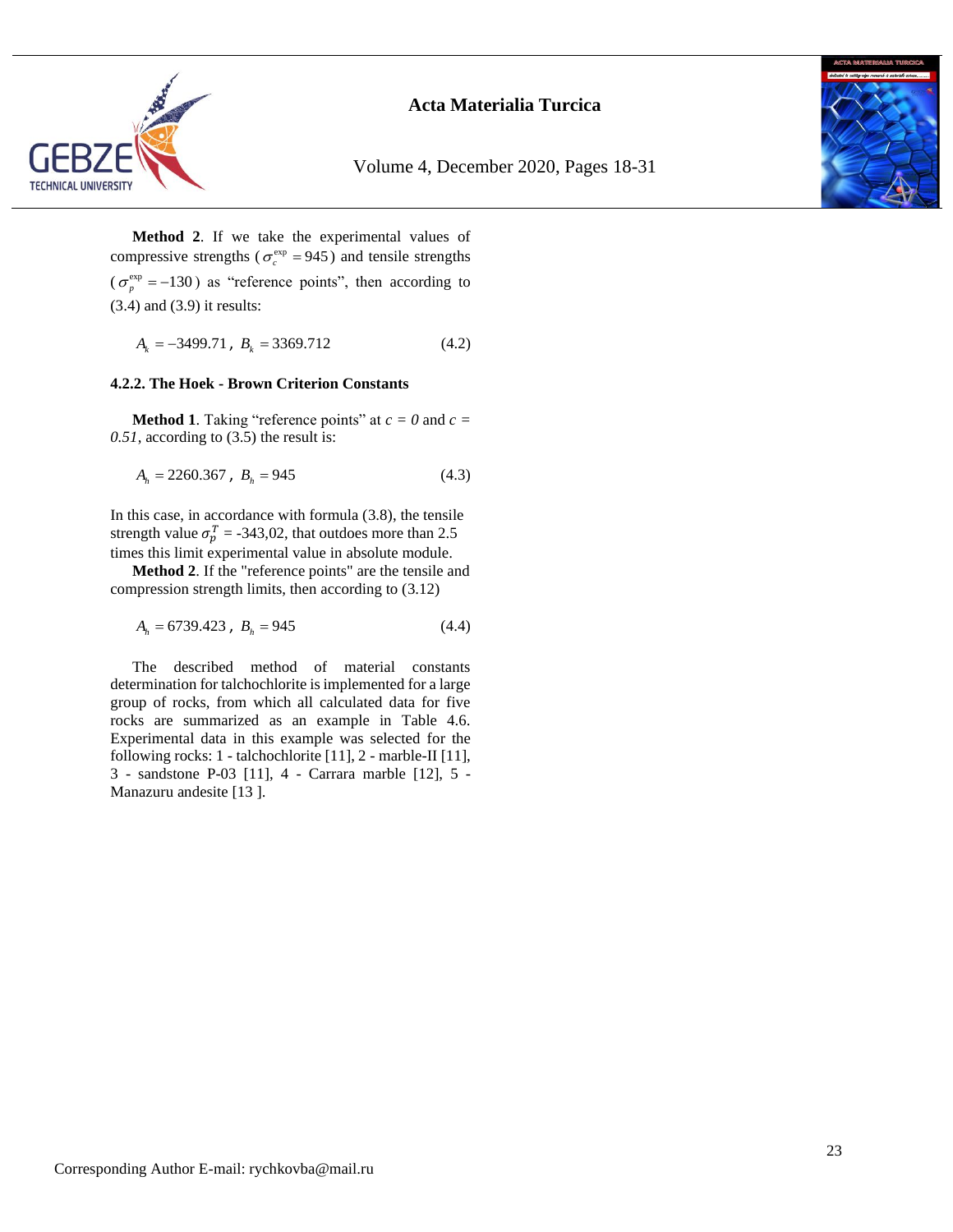

Volume 4, December 2020, Pages 18-31



| Rock           | "Reference points"                                           | $A_k$     | $B_k$  | $\mathcal{Q}$ | $\sigma_{p(k)}^T$ | $A_h$   | $B_h$ | $\sigma_{p(h)}^{T}$ |
|----------------|--------------------------------------------------------------|-----------|--------|---------------|-------------------|---------|-------|---------------------|
|                | $c = 0$ ; $c = 0.51$                                         | $-3815,4$ | 3696,5 |               | $-118,9$          | 2260,4  | 945   | $-343,0$            |
| -1             | $\sigma_r^{\text{exp}} = -130; \sigma_c^{\text{exp}} = 945$  | $-3499.7$ | 3369,7 |               |                   | 6739,4  | 945   |                     |
| 2              | $c = 0$ ; $c = 0.508$                                        | $-6154,1$ | 6106,4 |               | $-47.73$          | 3921,6  | 765   | $-143,85$           |
|                | $\sigma_r^{\text{exp}} = -50; \sigma_r^{\text{exp}} = 765$   | $-5877,3$ | 5827,3 |               |                   | 11654,5 | 765   |                     |
| $\mathcal{E}$  | c =0; c=0.116; c=0.227                                       | $-2157.7$ | 1901.5 | 0.13          | $-256.21$         |         |       |                     |
|                | $\sigma_r^{\text{exp}} = -250; \sigma_r^{\text{exp}} = 2810$ |           |        |               |                   |         |       |                     |
|                | $c = 0$ ; $c = 0.227$                                        |           |        |               |                   | 32110   | 2810  | $-244,05$           |
| $\overline{4}$ | $c = 0$ ; $c = 0.297$                                        | $-7948,6$ | 7831,4 |               | $-117,2$          | 8097,2  | 1360  | $-222,3$            |
|                | $c = 0$ ; $c = 0.15$                                         | $-2844.9$ | 2841,4 |               | $-3,45$           | 4187,7  | 140   | $-4,67$             |

**Table 4.6.** "Reference points" and material constants

Note 1. The tensile strength  $\sigma_{p(x)}^T$  calculated by the criterion of T.B.Duishenaliev - K.T. Koichumanov criterion practically coincides with its experimental value (and according to the Hoek – Brown criterion  $\sigma_{p(h)}^T$ significantly overrates  $\sigma_p^{\text{exp}}$ ).

#### **4.3. Envelope construction**

Tables 4.7–4.19 show the calculated stresses, and Figures 4.1–4.8 show Mohr diagrams.

| $\mathcal{C}_{\mathcal{C}}$ | $\sigma_i$ | exp<br>σ<br>$-\sigma_{\rm i}$<br>$*100\%$<br>$\sigma_{1}^{\rm exp}$ | $\sigma$ | $-\sigma^{\rm exp}$<br>$*100\%$<br>$\sigma^{\rm exp}$ |          | $-\tau^{\rm exp}$<br>$*100\%$<br>$\tau^{\rm exp}$ |
|-----------------------------|------------|---------------------------------------------------------------------|----------|-------------------------------------------------------|----------|---------------------------------------------------|
| $^{(1)}$                    | 945        | 0                                                                   | 187.5952 | $-6.20$                                               | 376.9423 | $-3.35$                                           |
| 0.069                       | 1248.019   | $-5.45$                                                             | 367.7087 | $-8.07$                                               | 497.8868 | $-7.80$                                           |
| 0.116                       | 1500.508   | 5.67                                                                | 536.6028 | 7.32                                                  | 591.1497 | $-1.48$                                           |
| 0.178                       | 1890.541   | 9.28                                                                | 822.7351 | 14.27                                                 | 720.5466 | 2.94                                              |
| 0.233                       | 2292.023   | $-2.05$                                                             | 1140.737 | $-4.94$                                               | 835.7513 | $-5.03$                                           |
| 0.321                       | 3056.594   | 9.56                                                                | 1788.963 | 5.23                                                  | 1011.923 | 3.26                                              |
| 0.407                       | 3990.536   | 4.46                                                                | 2625.536 | 3.37                                                  | 1169.143 | 4.39                                              |
| 0.51                        | 5480       | 0                                                                   | 4011.895 | 0.30                                                  | 1336.721 | 1.27                                              |

**Table 7.** Talchochlorite. The T.B. Duishenaliev - K.T. Koichumanov criterion. Method 1.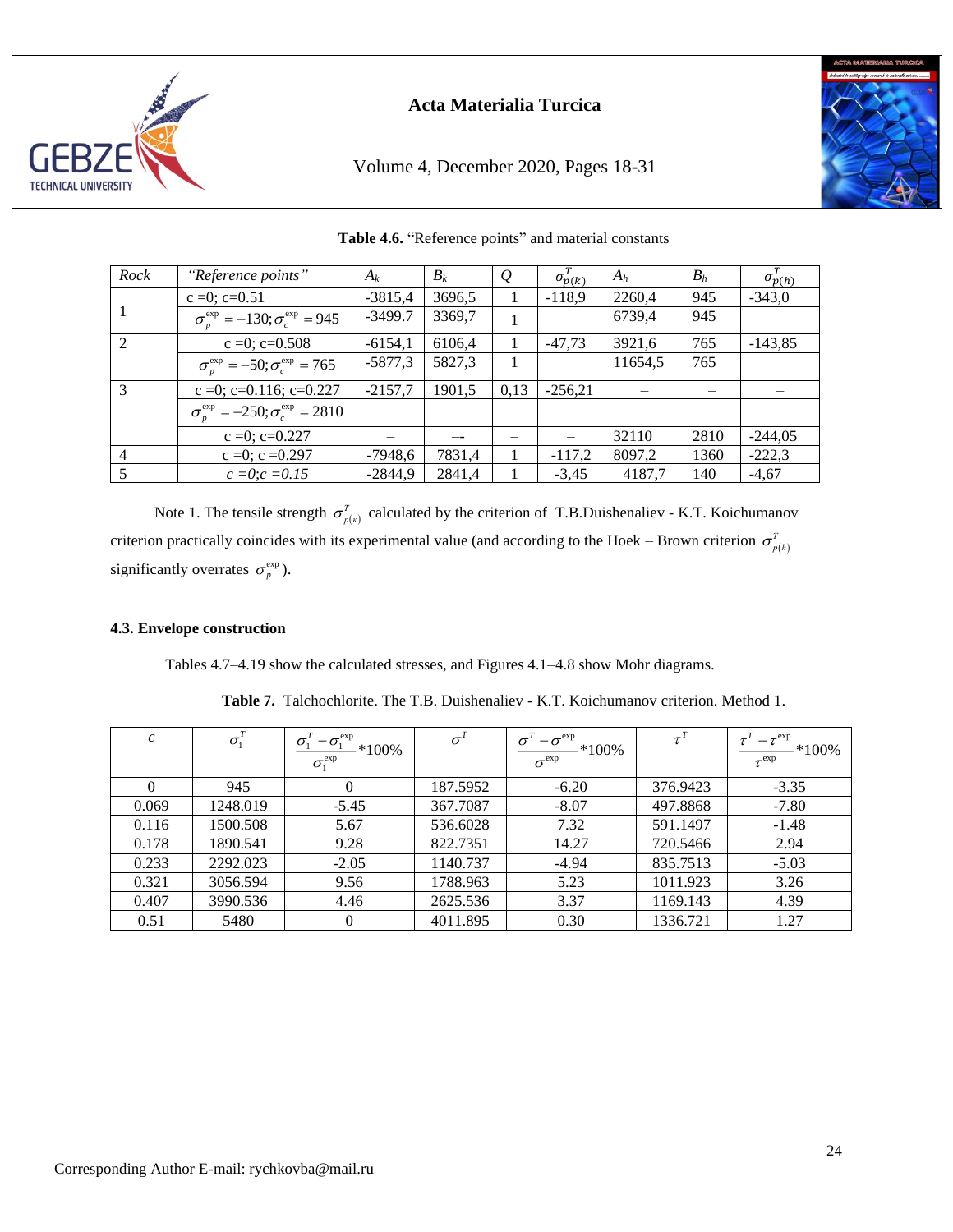

Volume 4, December 2020, Pages 18-31



\*100%

|       |          | $\equiv$ exp<br>ັ<br>$*100\%$<br>$\sigma^{\rm exp}_{\rm i}$ |          | exp<br>$*100\%$<br>$\sigma^{\rm exp}$ |          | exp<br>$*1$<br>$e^{exp}$ |
|-------|----------|-------------------------------------------------------------|----------|---------------------------------------|----------|--------------------------|
|       | 945      |                                                             | 200.9186 | 0.46                                  | 386.652  | $-0.87$                  |
| 0.069 | 1220.474 | $-7.54$                                                     | 274.4054 | $-31.40$                              | 424.1879 | $-21.45$                 |

0.116 1448.104 1.80 710.3678 42.07 632.5656 5.43 0.178 | 1799.239 | 4.00 | 1089.565 | 51.33 | 738.8861 | 5.56  $0.233$  | 2161.378 | -7.63 | 1471.297 | 22.61 | 817.1835 | -7.14  $0.321$  | 2853.798 | 2.29 | 2154.347 | 26.73 | 930.6528 | -5.04  $0.407$  | 3703.362 | -3.05 | 2937.706 | 15.66 | 1046.529 | -6.56  $0.51$  5062.967 -7.61 4162.666 4.07 1192.885 -9.63

**Table 8.** Talchochlorite. The T.B. Duishenaliev - K.T. Koichumanov criterion. Method 2.

Note 2. The tables 4.7 and 4.8 comparison shows when using the T.B. Duishenaliev - K.T. Koichumanov criterion, selection of "reference points" has little effect on all the calculated ultimate strengths under the considered stress conditions, as well as at the envelope display to the limit circles. This conclusion is confirmed by the earlier study [14] regarding the given criterion properties.

| $\mathcal{C}$ | $\sigma_{1}$ | $-\sigma_{1}^{\rm exp}$<br>$\sigma_1$<br>$*100\%$<br>$\sigma_i^{\rm exp}$ | $\sigma'$ | $-\sigma^{\rm exp}$<br>$\sigma$<br>$-*100\%$<br>$\sigma^{\rm exp}$ |         | $-\tau^{\rm exp}$<br>$*100\%$<br>$\tau^{\rm exp}$ |
|---------------|--------------|---------------------------------------------------------------------------|-----------|--------------------------------------------------------------------|---------|---------------------------------------------------|
|               | 945          | $\theta$                                                                  | 28.69     | $-85.65$                                                           | 162.14  | $-58.43$                                          |
| 0.069         | 1108.99      | $-15.98$                                                                  | 207.08    | $-48.23$                                                           | 343.15  | $-36.45$                                          |
| 0.116         | 1249.85      | $-11.98$                                                                  | 347.30    | $-30.54$                                                           | 427.32  | $-28.78$                                          |
| 0.178         | 1485.30      | $-14.14$                                                                  | 556.06    | $-22.77$                                                           | 520.61  | $-25.63$                                          |
| 0.233         | 1758.49      | $-24.85$                                                                  | 781.61    | $-34.87$                                                           | 602.73  | $-31.51$                                          |
| 0.321         | 2385.69      | $-14.49$                                                                  | 1283.74   | $-24.49$                                                           | 755.47  | $-22.91$                                          |
| 0.407         | 3369.78      | $-11.79$                                                                  | 2076.30   | $-18.26$                                                           | 954.80  | $-14.75$                                          |
| 0.51          | 5480         | $\theta$                                                                  | 3829.04   | $-4.27$                                                            | 1306.70 | $-1.01$                                           |

**Table 9.** Talchochlorite. The Hoek-Brown criterion. Method 1.

**Table 10.** Talchochlorite. The Hoek-Brown criterion. Method 2.

| $\mathcal{C}$ | $\sigma_{i}$ | $-\sigma_{\text{\tiny{Y}}}^{\text{exp}}$<br>$*100\%$<br>$\sigma_{1}^{\text{exp}}$ | $\sigma$ | $-\sigma^{\rm exp}$<br>$\sigma$<br>$-*100\%$<br>$\sigma^{\rm exp}$ |         | $-\tau^{\rm exp}$<br>$*100\%$<br>$\tau^{\rm exp}$ |
|---------------|--------------|-----------------------------------------------------------------------------------|----------|--------------------------------------------------------------------|---------|---------------------------------------------------|
| $\theta$      | 945          | U                                                                                 | 26.77    | $-86.62$                                                           | 156.77  | $-59.80$                                          |
| 0.069         | 1318.14      | $-0.14$                                                                           | 265.71   | $-33.57$                                                           | 428.86  | $-20.58$                                          |
| 0.116         | 1680.45      | 18.34                                                                             | 473.36   | $-5.33$                                                            | 579.73  | $-3.38$                                           |
| 0.178         | 2340.18      | 35.27                                                                             | 865.65   | 20.23                                                              | 813.76  | 16.25                                             |
| 0.233         | 3151.0       | 34.66                                                                             | 1380.22  | 15.02                                                              | 1069.57 | 21.54                                             |
| 0.321         | 5074.07      | 81.87                                                                             | 2704.29  | 59.08                                                              | 1596.48 | 62.91                                             |
| 0.407         | 8113.25      | 112.39                                                                            | 4975.48  | 95.89                                                              | 2291.44 | 104.59                                            |
| 0.51          | 14570.58     | 165.89                                                                            | 10164.53 | 154.11                                                             | 3470.46 | 162.91                                            |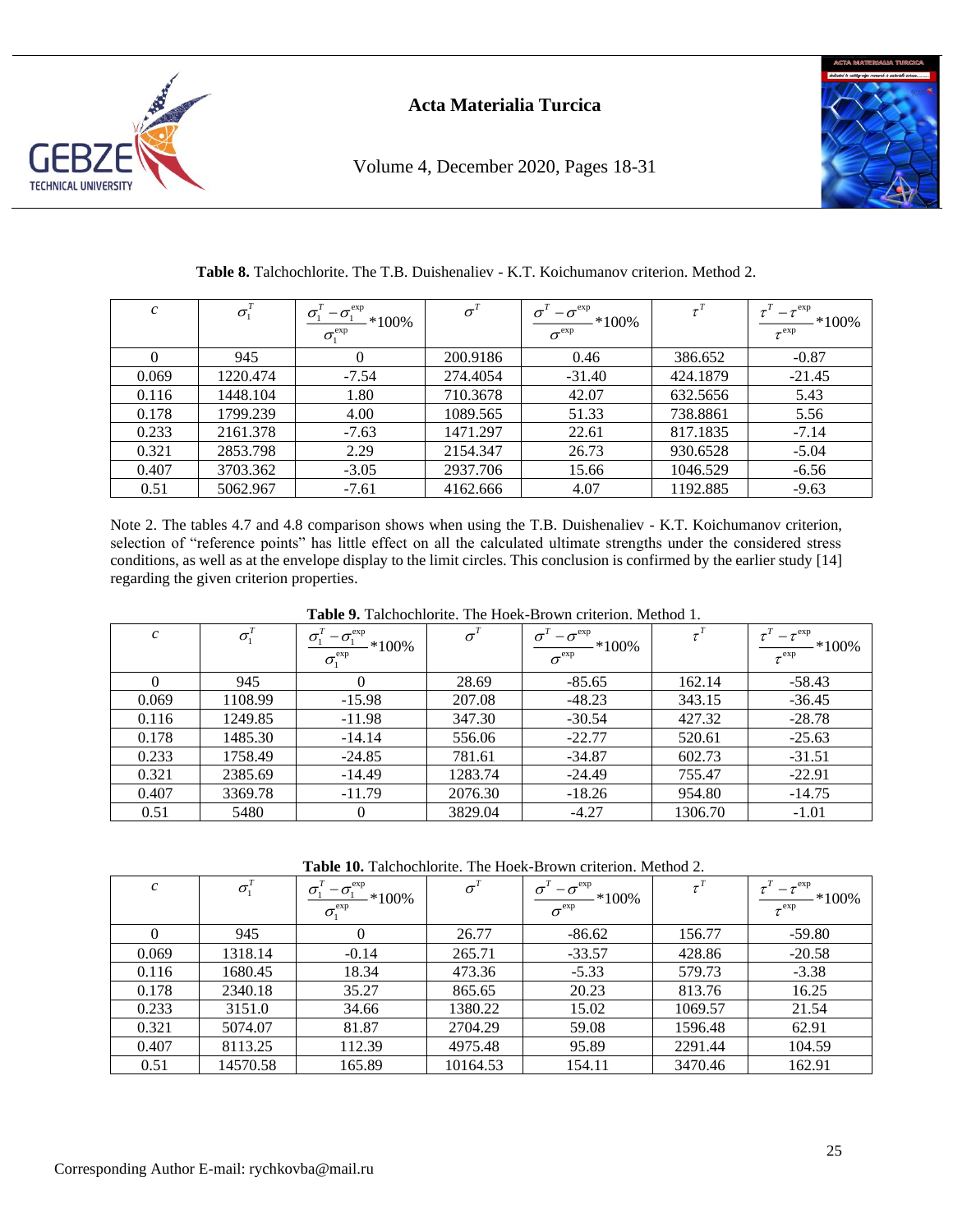

Volume 4, December 2020, Pages 18-31



Note 3. If the material constants are determined from the "reference points" of uniaxial tension and compression, then according to the Hoek – Brown criterion, the calculated stresses under triaxial compression starting from the case *c = 0.178*, are significantly overestimated (see Table 4.10).



**Figure. 1.** Talchochlorite. 1 - calculated envelope using the T.B. Duishenaliev - K.T. Koichumanov strength criterion; 2 approximation by the envelope 1 trend line (reliability of the approximation  $R^2=0.9946$ ; 3 - empirical envelope; 4 -

calculated envelope using the Hoek – Brown strength criterion.



constructed according to the Hoek – Brown criterion (constants were determined from the triaxial compression "reference points"); 5 - experimental compression circle used as initial data for both strength criteria; 3 - calculated tension circle constructed according to the T.B. Duishenaliev - K.T. Koichumanov criterion; 2 - envelope of the indicated tension and compression circles according to the Hoek-Brown criterion; 4 - envelope of the indicated tension and compression circles according to the T.B. Duishenaliev - K.T. Koichumanov criterion.



**Figure. 3.** Marble -II. 1 - Calculated envelope using the T.B. Duishenaliev - K.T. Koichumanov strength criterion; 2 approximation by the envelope 1 trend line (reliability of the approximation (approximation reliability by the trend line  $R^2=0.9899$ ; 3 - empirical envelope; 4 - calculated envelope using the Hoek – Brown strength criterion.



**Figure 4.** Marble-II. 1 - calculated tension circle constructed according to the Hoek – Brown criterion (constants were determined from the triaxial compression "reference" points); 5 - experimental compression circle; 3 - calculated tension circle constructed according to the T.B. Duishenaliev -

K.T. Koichumanov criterion; 2 - envelope of the indicated tension and compression circles according to the Hoek-Brown criterion; 4 - envelope of the indicated tension and compression circles according to the T.B. Duishenaliev - K.T. Koichumanov criterion.

Note 4. The discrepancy between the calculation results for the two studied strength criteria with respect to Marble II is the same as for talchlorite.

Unlike the two rocks considered above, sandstone P - 03 was tested for triaxial compression at relatively low values of lateral pressure (up to the maximum value of the stress state type  $c = 0.227$ . The experimental data obtained in this case, as well as the value of the tensile strength, are reasonably well displayed by both considered strength criteria. Moreover, when using the criterion of T.B.Duishenaliev - K.T. Koichumanov it turned out to be necessary to apply it in the form of (8); the corresponding values of constants which includes three material constants  $A_k$ ,  $B_k$ ,  $Q$  given in table 4.6.



**Figure 5.**Mohr's circles for Sandstone P-03 under uniaxial  $(c =$ 0) and triaxial compression  $(c>0)$  and envelopes to them (empirical - dash-dotted line, constructed according to two criteria: solid line - according to the Hoek-Brown criterion, dashed - according to the Duishenaliev-Koichumanov criterion)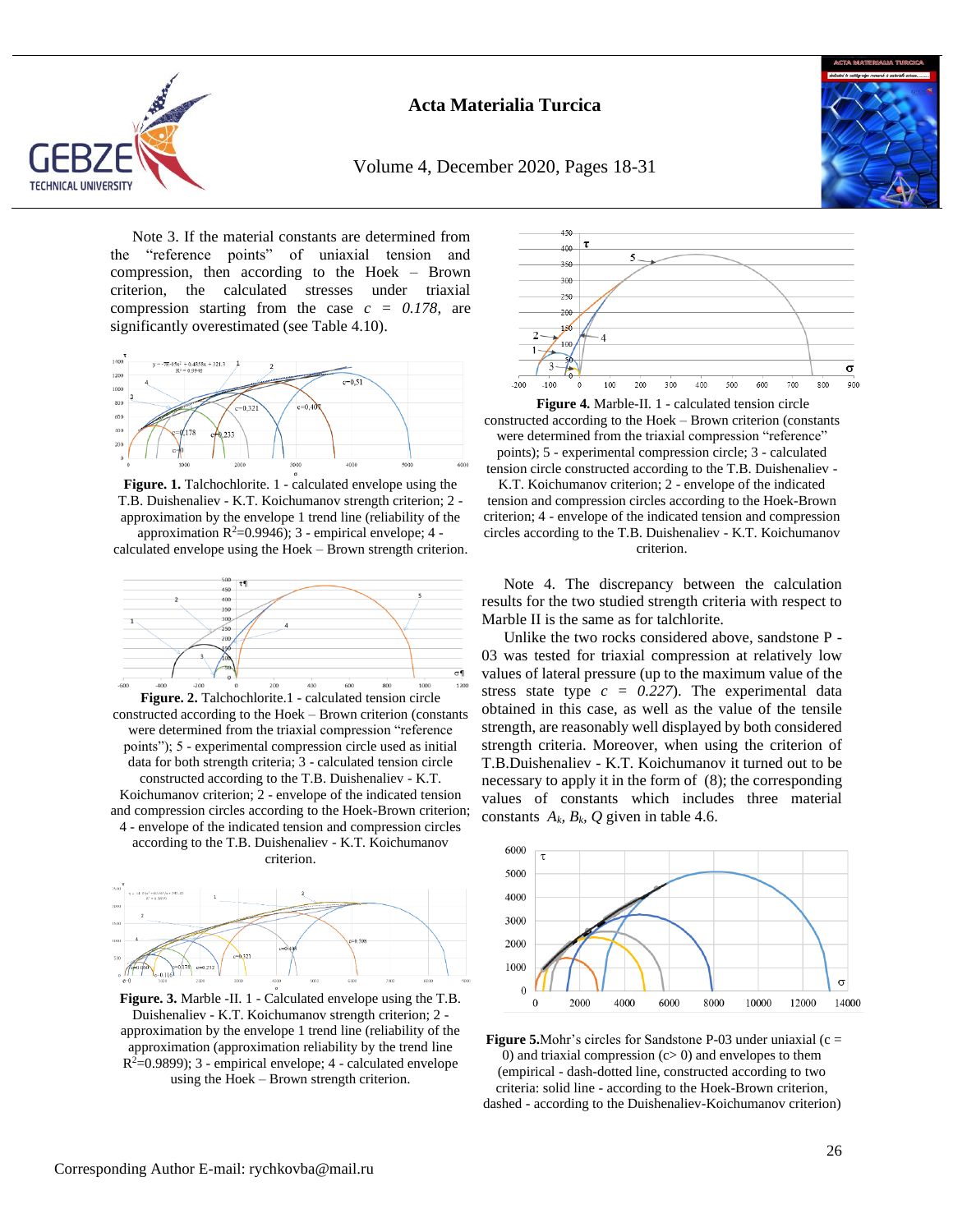

# Volume 4, December 2020, Pages 18-31



## **Table 11.** Marble -II. The T.B. Duishenaliev - K.T. Koichumanov criterion. Method 1*.*

| $\mathcal{C}_{0}$ | $\sigma_1'$ | $-\sigma_{1}^{\rm exp}$<br>$\sigma_{\rm i}$<br>$*100\%$<br>$\sigma_{i}^{\rm exp}$ | $\sigma'$ | $-\sigma^{\rm exp}$<br>$*100\%$<br>$\sigma^{\rm exp}$ | $\tau^T$ | $-\tau^{\rm exp}$<br>$*100\%$<br>$\tau^{\rm exp}$ |
|-------------------|-------------|-----------------------------------------------------------------------------------|-----------|-------------------------------------------------------|----------|---------------------------------------------------|
|                   | 765         |                                                                                   | 84.581    | $-57.710$                                             | 239.896  | $-29.442$                                         |
| 0.069             | 1304.203    | 16.969                                                                            | 299.782   | $-14.348$                                             | 459.042  | 4.328                                             |
| 0.116             | 1780.419    | 22.618                                                                            | 550.731   | 25.166                                                | 650.586  | 30.117                                            |
| 0.178             | 2503.931    | 1.703                                                                             | 1011.802  | 58.094                                                | 919.075  | 43.605                                            |
| 0.232             | 3210.607    | 12.653                                                                            | 1527.932  | 29.486                                                | 1147.891 | 24.771                                            |
| 0.321             | 4548.287    | $-11.684$                                                                         | 2614.903  | $-12.837$                                             | 1494.279 | $-6.608$                                          |
| 0.408             | 6139.035    | $-13.778$                                                                         | 4012.450  | $-19.104$                                             | 1790.615 | $-13.913$                                         |
| 0.508             | 8520        |                                                                                   | 6207.642  | $-2.702$                                              | 2084.715 | 0.227                                             |

## **Table 12.** Marble -II. The T.B. Duishenaliev - K.T. Koichumanov criterion. Method 2.

| $\mathcal{C}_{0}$ | $\sigma_1^T$ | $-\sigma_{1}^{\rm exp}$<br>$*100\%$<br>$\sigma_{1}^{\rm exp}$ | $\sigma^{\mathrm{\scriptscriptstyle T}}$ | $-\sigma^{\rm exp}$<br>$-*100\%$<br>$\sigma^{\rm exp}$ |          | $-\tau^{\rm exp}$<br>$*100\%$<br>$\tau^{\rm exp}$ |
|-------------------|--------------|---------------------------------------------------------------|------------------------------------------|--------------------------------------------------------|----------|---------------------------------------------------|
|                   | 765          | $\theta$                                                      | 88.106                                   | $-55.947$                                              | 244.210  | $-28.174$                                         |
| 0.069             | 1275.835     | 14.425                                                        | 297.315                                  | $-15.053$                                              | 452.534  | 2.849                                             |
| 0.116             | 1725.841     | 18.860                                                        | 537.621                                  | 22.187                                                 | 633.193  | 26.639                                            |
| 0.178             | 2411.395     | $-2.0554$                                                     | 977.503                                  | 52.735                                                 | 886.660  | 38.541                                            |
| 0.232             | 3082.808     | 8.169                                                         | 1469.593                                 | 24.542                                                 | 1103.168 | 19.910                                            |
| 0.321             | 4356.421     | $-15.410$                                                     | 2506.238                                 | $-16.459$                                              | 1431.671 | $-10.521$                                         |
| 0.408             | 5873.148     | $-17.512$                                                     | 3839.722                                 | $-22.586$                                              | 1713.244 | $-17.633$                                         |
| 0.508             | 8145.091     | $-4.400$                                                      | 5935.086                                 | $-6.974$                                               | 1993.042 | $-4.181$                                          |

## **Table 13.** Marble-II. The Hoek – Brown criterion. Method 1*.*

| $\mathcal{C}$ | $\sigma_1^2$ | $-\sigma_{1}^{\rm exp}$<br>$*100\%$<br>$\sigma_{1}^{\rm exp}$ |          | $-\sigma^{\rm exp}$<br>$*100\%$<br>$\sigma^{\rm exp}$ |          | $-\tau^{\rm exp}$<br>$*100\%$<br>$\tau^{\rm exp}$ |
|---------------|--------------|---------------------------------------------------------------|----------|-------------------------------------------------------|----------|---------------------------------------------------|
|               | 765          |                                                               | 167.576  | $-16.212$                                             | 316.408  | $-6.939$                                          |
| 0.069         | 992.626      | $-10.975$                                                     | 292.611  | $-16.397$                                             | 396.090  | $-9.98$                                           |
| 0.116         | 1204.378     | $-17.054$                                                     | 416.742  | $-5.286$                                              | 467.121  | $-6.576$                                          |
| 0.178         | 1581.532     | $-35.762$                                                     | 651.948  | 1.867                                                 | 586.814  | $-8.310$                                          |
| 0.232         | 2031.985     | $-28.702$                                                     | 950.499  | $-19.449$                                             | 719.803  | $-21.761$                                         |
| 0.321         | 3137.128     | $-39.085$                                                     | 1736.203 | $-42.127$                                             | 1010.709 | $-36.831$                                         |
| 0.408         | 4909.064     | $-31.053$                                                     | 3089.226 | $-37.717$                                             | 1406.037 | $-32.402$                                         |
| 0.508         | 8520         | $_{0}$                                                        | 6026.551 | $-5.540$                                              | 2057.876 | $-1.064$                                          |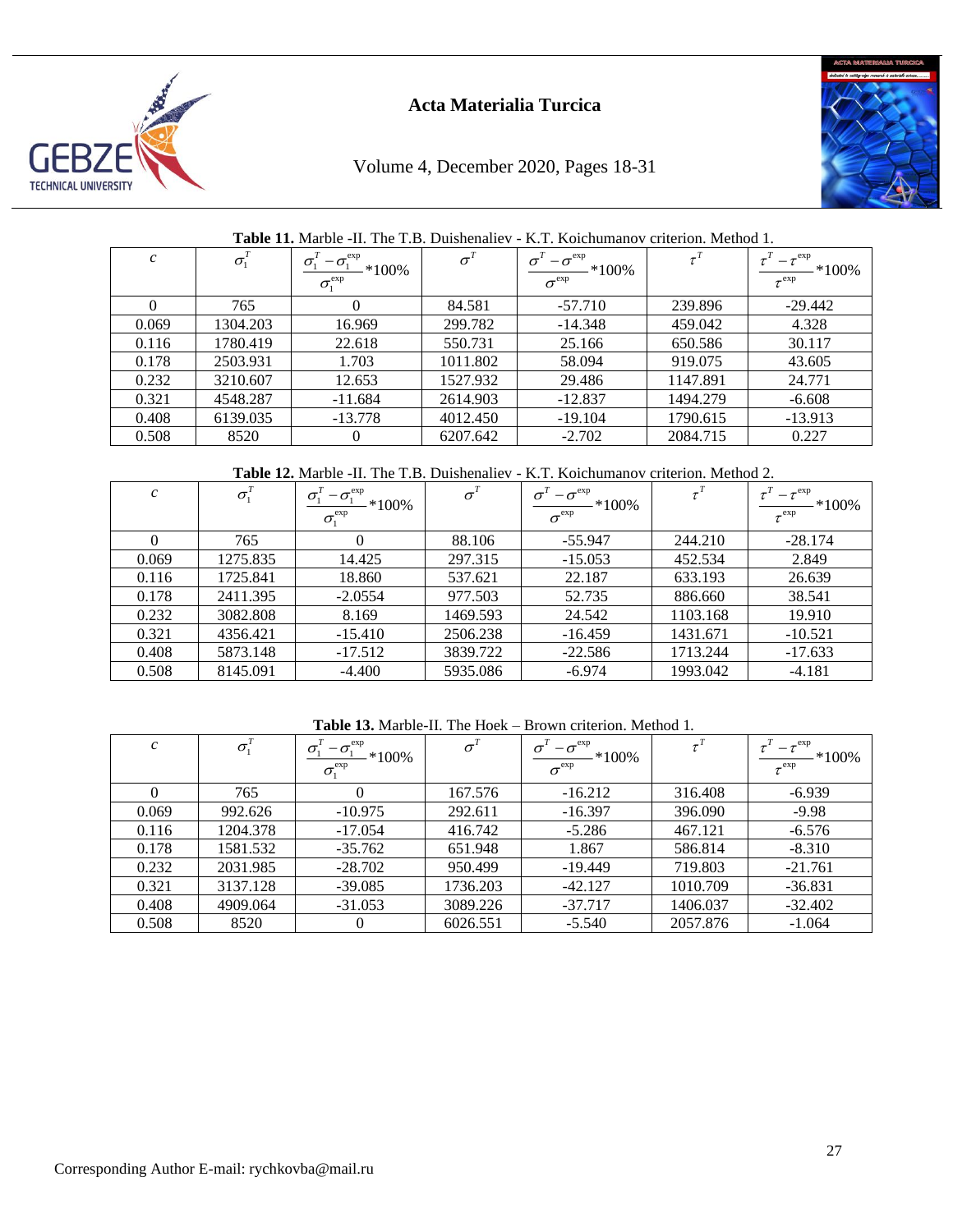

# Volume 4, December 2020, Pages 18-31



|               | $\mathbf{11} \cdot \mathbf{110} \cdot \mathbf{100}$<br>$P_1 \cup P_2 \cup P_3 \cup P_4 \cup P_5 \cup P_6 \cup P_7$ |                                                                                                |           |                                                                                |          |                                                   |  |  |
|---------------|--------------------------------------------------------------------------------------------------------------------|------------------------------------------------------------------------------------------------|-----------|--------------------------------------------------------------------------------|----------|---------------------------------------------------|--|--|
| $\mathcal{C}$ | $\sigma^{\scriptscriptstyle T}_1$                                                                                  | $-\sigma_{1}^{\rm exp}$<br>$\sigma_{\text{\tiny{l}}}$<br>$*100\%$<br>$\sigma_{1}^{\text{exp}}$ | $\sigma'$ | $-\sigma^{\rm exp}$<br>$\sigma$ <sup>-</sup><br>$*100\%$<br>$\sigma^{\rm exp}$ | $\tau^T$ | $-\tau^{\rm exp}$<br>$*100\%$<br>$\tau^{\rm exp}$ |  |  |
| $\Omega$      | 765                                                                                                                |                                                                                                | 79.544    | $-60.228$                                                                      | 233.504  | $-31.323$                                         |  |  |
| 0.069         | 1407.487                                                                                                           | 26.232                                                                                         | 300.369   | $-14.180$                                                                      | 474.367  | 7.811                                             |  |  |
| 0.116         | 2088.57                                                                                                            | 43.841                                                                                         | 600.348   | 36.443                                                                         | 729.996  | 45.999                                            |  |  |
| 0.178         | 3330.297                                                                                                           | 35.268                                                                                         | 1255.84   | 96.225                                                                         | 1172.801 | 83.250                                            |  |  |
| 0.232         | 4791.241                                                                                                           | 68.114                                                                                         | 2138.368  | 81.218                                                                         | 1650.445 | 79.396                                            |  |  |
| 0.321         | 8267.978                                                                                                           | 60.543                                                                                         | 4501.937  | 50.065                                                                         | 2638.054 | 64.878                                            |  |  |
| 0.408         | 13689.81                                                                                                           | 92.273                                                                                         | 8566.056  | 72.703                                                                         | 3907.931 | 87.881                                            |  |  |
| 0.508         | 24556.8                                                                                                            | 188.225                                                                                        | 17342.07  | 171.820                                                                        | 5925.846 | 184.897                                           |  |  |

#### **Table 14.** Marble -II. The Hoek – Brown criterion. Method 2*.*

**Table 15.** Sandstone P-03. The T.B. Duishenaliev - K.T. Koichumanov criterion. Method 1.

|       |          | $-\sigma_{1}^{\exp}$<br>$\sigma$<br>$*100\%$<br>$\sigma_{i}^{\rm exp}$ | $\sigma$  | $-\sigma^{\rm exp}$<br>$*100\%$<br>$\sigma^{\rm exp}$ |          | $\tau^{\rm exp}$<br>$*100\%$<br>$\tau^{\rm exp}$ |
|-------|----------|------------------------------------------------------------------------|-----------|-------------------------------------------------------|----------|--------------------------------------------------|
|       | 2810     |                                                                        | 411.421   | 17.549                                                | 993.3912 | 6.816                                            |
| 0.07  | 4292.657 | $-12.662$                                                              | 1046.991  | $-29.257$                                             | 1556.569 | $-20.583$                                        |
| 0.116 | 5760     |                                                                        | 1745.828  | $-9.071$                                              | 2079.891 | $-10.350$                                        |
| 0.178 | 8853.78  | 11.509                                                                 | 3308.0535 | 10.268                                                | 3099.298 | 3.310                                            |
| 0.227 | 13200    |                                                                        | 5570.096  | $-3.964$                                              | 4431.372 | $-3.666$                                         |

## **Table 16.** Sandstone P-03. The T.B. Duishenaliev - K.T. Koichumanov criterion. Method 2.

| $\mathcal{C}_{0}$ | $\sigma_{i}$ | $-\sigma^{\rm exp}_{\rm i}$<br>σ<br>$*100\%$<br>$\sigma_{i}^{\rm exp}$ | $\sigma$ | $-\sigma^{\rm exp}$<br>$\sigma$<br>$*100\%$<br>$\sigma^{\rm exp}$ |         | $-\tau^{\rm exp}$<br>$*100\%$<br>$\tau^{\rm exp}$ |
|-------------------|--------------|------------------------------------------------------------------------|----------|-------------------------------------------------------------------|---------|---------------------------------------------------|
|                   | 2810         |                                                                        | 364,29   | 4,08                                                              | 943,90  | 1,49                                              |
| 0.07              | 4588,52      | $-6,64$                                                                | 1061,73  | $-28,26$                                                          | 1616,08 | $-17,55$                                          |
| 0.116             | 6356,25      | 10,35                                                                  | 1894,10  | $-1,35$                                                           | 2271,94 | $-2,07$                                           |
| 0.178             | 9667,96      | 21,76                                                                  | 3697,63  | 23,25                                                             | 3435,37 | 14,51                                             |
| 0.227             | 13200        |                                                                        | 5851,74  | 0,89                                                              | 4580,59 | $-0,42$                                           |

**Table 17**. Carrara marble. The T.B. Duishenaliev - K.T. Koichumanov criterion. Method 1.

| $\mathcal{C}$ | $\sigma^{\scriptscriptstyle T}_\scriptscriptstyle 1$ | $-\sigma_{1}^{\exp}$<br>$\sigma_{1}$<br>$*100%$<br>$\sigma_{1}^{\text{exp}}$ | $\sigma^{\mathrm{\scriptscriptstyle T}}$ |         |
|---------------|------------------------------------------------------|------------------------------------------------------------------------------|------------------------------------------|---------|
| $\Omega$      | 1360                                                 | $\theta$                                                                     | 198.70                                   | 480.36  |
| 0.106         | 2468.43                                              | 5.04                                                                         | 707.87                                   | 885.40  |
| 0.159         | 3184.43                                              | 1.09                                                                         | 1151.38                                  | 1145.94 |
| 0.192         | 3691.88                                              | 3.56                                                                         | 1501.39                                  | 1317.15 |
| 0.208         | 3952.34                                              | $-2.53$                                                                      | 1690.38                                  | 1400.22 |
| 0.297         | 5550                                                 | $\Omega$                                                                     | 2952.66                                  | 1839.42 |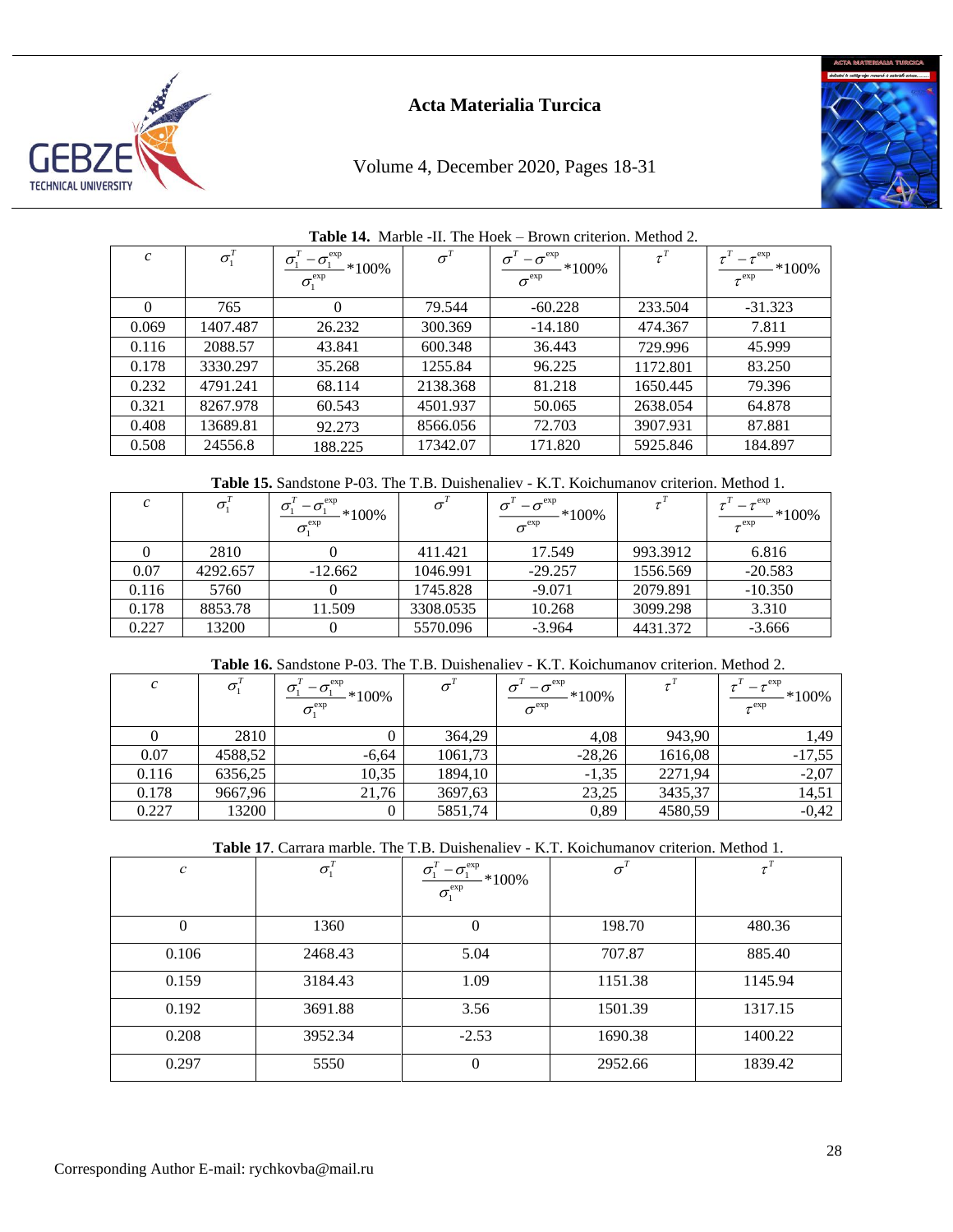

# Volume 4, December 2020, Pages 18-31



|  | <b>Table 18.</b> Carrara marble. The Hoek – Brown criterion. Method 1. |  |
|--|------------------------------------------------------------------------|--|
|  |                                                                        |  |

| $\mathcal C$ | $\sigma_1$ | $-\sigma^{\rm exp}$<br>$\sigma$<br>$*100\%$<br>$\sigma_{1}^{\text{exp}}$ | $\sigma^{\rm\scriptscriptstyle T}$ |         |
|--------------|------------|--------------------------------------------------------------------------|------------------------------------|---------|
| $\theta$     | 1360       | $\Omega$                                                                 | 273.26                             | 544.94  |
| 0.106        | 2154.0     | $-8.34$                                                                  | 698.25                             | 826.37  |
| 0.159        | 2762.18    | $-12.31$                                                                 | 1059.38                            | 1028.27 |
| 0.192        | 3254.73    | $-8.70$                                                                  | 1368.18                            | 1183.78 |
| 0.208        | 3528.98    | $-12.97$                                                                 | 1545.3                             | 1267.52 |
| 0.297        | 5550       | 0                                                                        | 2933.70                            | 1832.63 |

**Table 19.** Manazuru andesite. The T.B. Duishenaliev - K.T. Koichumanov criterion. Method 1*.*

| $\mathcal C$ | $\sigma^{\scriptscriptstyle T}_1$ | $\frac{\sigma_{\text{l}}^{\text{T}}-\sigma_{\text{l}}^{\text{exp}}}{\sigma_{\text{l}}^{\text{exp}}}$ *100% | $\sigma^{\mathrm{\scriptscriptstyle T}}$ |        |
|--------------|-----------------------------------|------------------------------------------------------------------------------------------------------------|------------------------------------------|--------|
| $\Omega$     | 140                               | $\theta$                                                                                                   | 6.57                                     | 29.60  |
| 0.046        | 322.33                            | $-7.64$                                                                                                    | 45.93                                    | 92.80  |
| 0.05         | 354.9                             | $-6.86$                                                                                                    | 55.71                                    | 105.32 |
| 0.07         | 457.53                            | $-17.11$                                                                                                   | 91.37                                    | 146    |
| 0.10         | 631.47                            | $-5.89$                                                                                                    | 166.71                                   | 216.48 |
| 0.12         | 743.72                            | $-7.73$                                                                                                    | 223.90                                   | 261.58 |
| 0.13         | 753.20                            | $-13.92$                                                                                                   | 229.00                                   | 265.35 |
| 0.15         | 881                               | $\Omega$                                                                                                   | 301.59                                   | 315.31 |

**Table 20.** Manazuru andesite. The Hoek – Brown criterion. Method 1*.*

| $\,c\,$  | $\sigma_{\rm 1}^{ \scriptscriptstyle T}$ | $\frac{\sigma_\text{l}^T - \sigma_\text{l}^\text{exp}}{\sigma_\text{l}^\text{exp}} * 100\%$ | $\sigma^{\tau}$ |        |
|----------|------------------------------------------|---------------------------------------------------------------------------------------------|-----------------|--------|
| $\Omega$ | 140                                      | $\Omega$                                                                                    | 8.26            | 32.98  |
| 0.046    | 286.12                                   | $-18.02$                                                                                    | 41.35           | 83.13  |
| 0.05     | 314.32                                   | $-17.50$                                                                                    | 49.48           | 93.46  |
| 0.07     | 408.49                                   | $-26$                                                                                       | 79.94           | 128.61 |
| 0.10     | 586.24                                   | $-12.63$                                                                                    | 148.85          | 195.85 |
| 0.12     | 713.00                                   | $-11.54$                                                                                    | 205.14          | 243.43 |
| 0.13     | 724.15                                   | $-17.24$                                                                                    | 210.33          | 247.58 |
| 0.15     | 881                                      | $\theta$                                                                                    | 286.85          | 305.27 |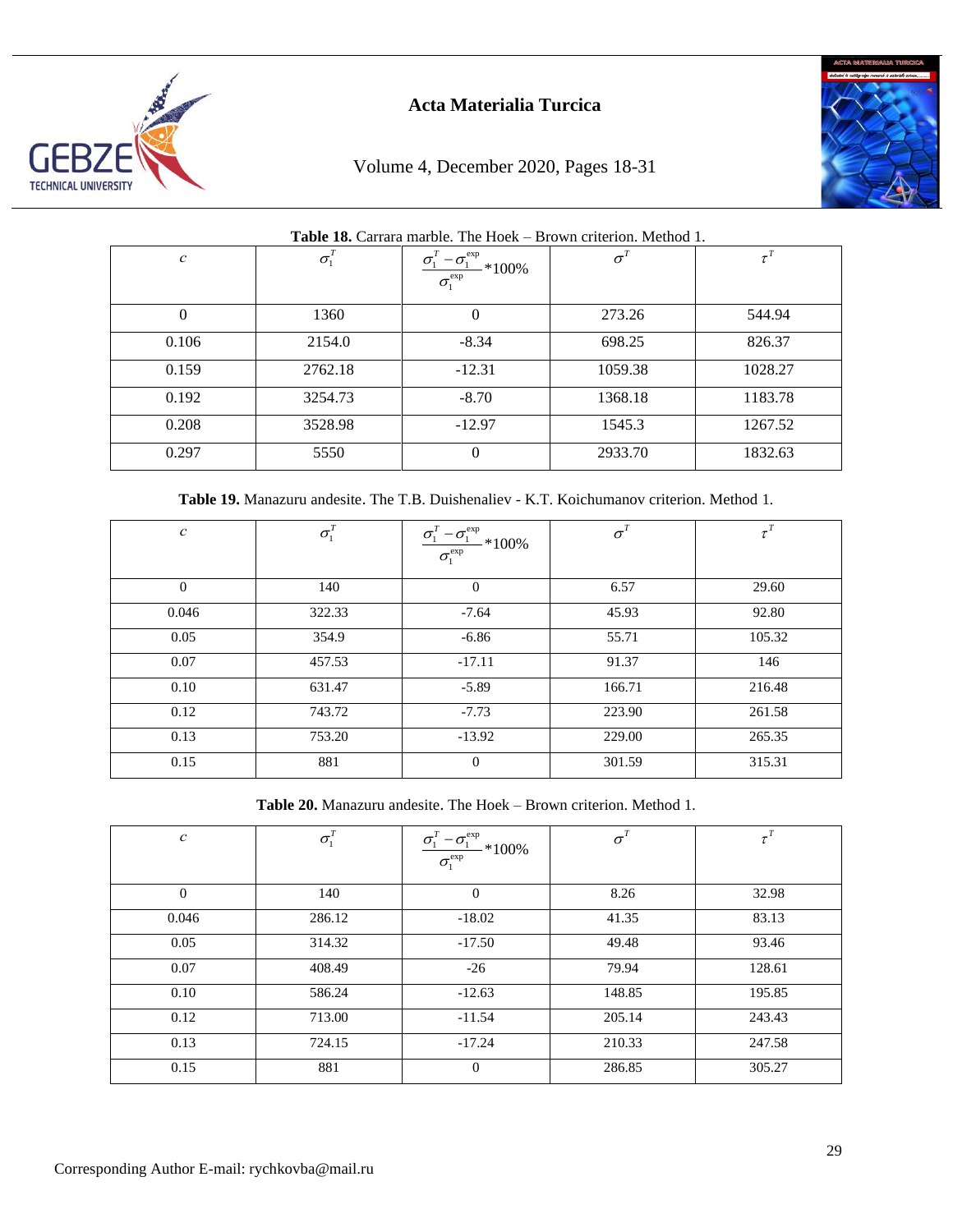

Volume 4, December 2020, Pages 18-31



As can be seen from Figure 4.5, all envelopes (empirical and constructed according to two criteria) practically coincide.



**Figure 6.**Mohr's circles under uniaxial tension and compression and envelopes for them for Sandstone P - 03. Dashed lines - according to Duishenaliev-Koichumanov criterion, solid lines - according to Hoek-Brown criterion, dash-dotted line - circle on uniaxial compression

As Fig. 4.6 shows, the calculated (by both considered criteria) and experimental values of the tensile strengths for Sandstone P-03 are close to each other, and the envelopes of the tensile and compression circles constructed according to these criteria also practically coincide. This means that the use for this rock of one or the other of the two "reference points" to determine the material constants is practically equivalent. This is directly confirmed when displaying the triaxial compression tensile strengths under all types of stress state carried out in the experiment. Therefore, the results of the calculation are presented only through the first method of determining material constants.

Due to the absence of the tensile strength experimental value of Carrara marble [12], the calculation results presented below were obtained on the basis of the corresponding initial data of uniaxial and triaxial compression.



**Figure 7.** Carrara marble. 1- calculated envelope by the T.B. Duishenaliev - K.T. Koichumanov strength criterion; 2 - calculated envelope by the Hoek-Brown strength criterion.





## **5. CONCLUSION**

The Hoek-Brown empirical criterion adequately reflects the tensile strengths under triaxial compression in cases when the stress state type parameter (c) varies in the interval  $c \sim 0$ ; 0.25. In these cases, as indicated in [10], the maximum stress values generated under lateral pressure are . When , this criterion does not adequately reflect the experimental data, as demonstrated above by the Talchochlorite and Marble- II examples. In these cases, preference should be given to the of T.B.Duishenaliev - K.T. Koichumanov criterion.

The T.B. Duishenaliev - K.T. Koichumanov criterion advantage (formulated strictly mathematically) consists in the fact that to determine the material parameters included in this criterion either triaxial compression experimental data (of two or three "reference points") can be used, or the uniaxial tensile strength value as one of the necessary "reference points" can be taken.